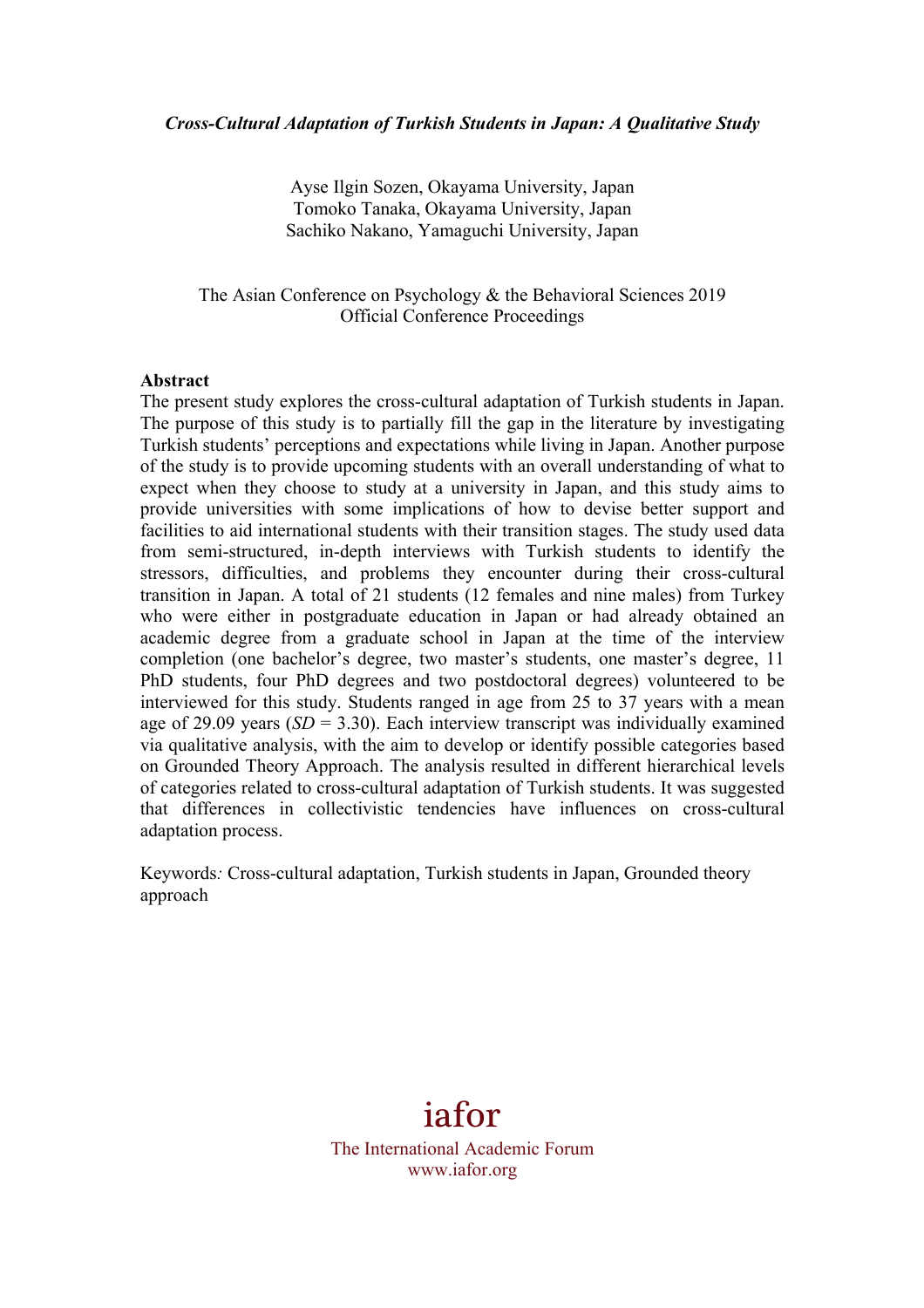# **Introduction**

There is a substantial body of research that focuses on international students from Eastern and Western countries in Japan (Guo, Yiwei, & Ito, 2014; Maruyama, 1998; Simic-Yamashita & Tanaka, 2010); however, there are no studies that specifically examine Turkish students in Japan in psychology literature. Although there are a limited number of studies (e.g. Boiger, Güngör, Karasawa, & Mesquita, 2014; Güngör, Karasawa, & Boiger, 2014) available on the Turkish culture and the Japanese culture, these studies make cross-cultural comparisons by using samples directly from Turkey and Japan. Also, they focus on topics such as interpersonal relations, interdependence, relatedness, certain emotions and autonomy. In addition to these, there are no other available studies which investigates cross-cultural adaptation of Turkish people living in Japan. Cross-cultural research literature needs more variations in order to better understand cultural differences. Turkish culture is a collectivist culture with individualistic behavioral patterns (Sunar, & Fişek Okman, 2004). Therefore, cross-cultural studies on Turkey and Japan is important as it is a step outside of Western-dominated cross-cultural psychology literature (Berry, Poortinga, & Pandey 1997), and it will help to provide a deeper understanding of two cultures from a cross-cultural psychology perspective. Therefore, the present study focuses on cross-cultural adaptation of Turkish students who study in Japan.

# *Cross-Cultural Adaptation*

Students from various countries have preferred to move to the industrialized countries where they pursue education in the search for a better life. A high number of studies regarding international students' adaptation to the host culture have been conducted because of the increasing numbers. Cross-cultural adaptation is defined as the changes to the ways of behaving, thinking, and feeling when the sojourner travels from the native country to a new country – a physical journey that is often parallel to a psychological journey (Yang, Noels, & Saumure, 2006).

It is crucial to understand the adaptation problems of international students in order to frame their unique challenges in unique cultural settings and a new society, and in order to offer guidance for a better adaptation to a new culture and a society. This study is designed to contribute to the current literature by helping to understand crosscultural adaptation problems and difficulties faced by Turkish students in Japan. The number of Turkish students in Japan estimated by The Embassy of The Republic of Turkey in Tokyo (2017) is 160. The present study is the first study that specifically focuses on cross-cultural adaptation of Turkish students in Japan. It is hoped that the current study will make a significant contribution to the literature because crosscultural adaptation of Turkish students who study in Japan is quite a new topic and there is a lot to find out about this topic. Therefore, the purpose of the present study is to investigate cross-cultural adaptation problems experienced by Turkish students including social difficulties associated with the host language, communication and relationship with people from the host country. Also, this study aims to find out if Turkish students developed any coping strategies to overcome cross-cultural adaptation problems during their cross-cultural transition. The research questions of this study are as follows: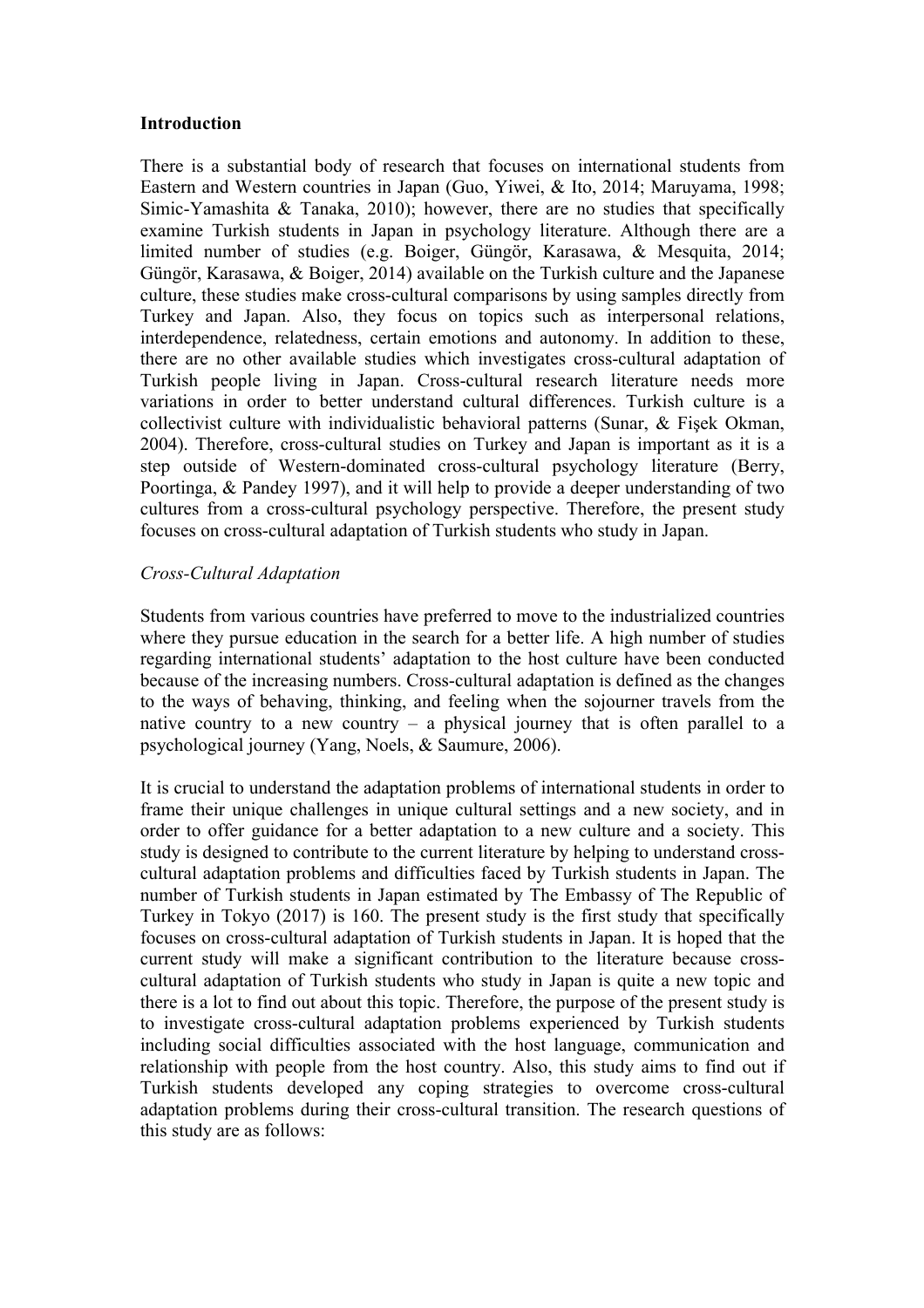## *Research Questions*

- 1) What are the cross-cultural adaptation problems Turkish students encounter in Japan?
- 2) What kind of strategies do Turkish students use to cope with the problems and difficulties that they face in social life in Japan?

## **Method**

## *Participants*

A total of 21 students (12 females and nine males) from Turkey volunteered to be interviewed for this study. The education levels of the students are distributed as follows: One bachelor's degree, two master's students, one master's degree, 11 doctoral students, four doctoral degrees and two postdoctoral degrees. Twenty of the students were either in postgraduate education in Japan or had already obtained an academic degree from a graduate school in Japan at the time of the interview completion except one student. That student stayed in Japan only for two semesters on an exchange program when he was an undergraduate student. Additionally, 20 of the students obtained their bachelor's degree from various universities in Turkey. Only one student obtained her bachelor's degree from a university in France. Of the total sample, 13 of the students were from natural sciences or engineering (five females and eight males), and the rest were from humanities or social sciences (seven females and one male). Students ranged in age from 25 to 37 years with a mean age of 29.09 years ( $SD = 3.30$ ). The average length of stay in Japan was 52.14 months ( $SD =$ 32.89) at the time of the interview completion (range = 12-151 months). The students were asked to report their Japanese language proficiency levels. Of 21 students, six (29%) (five females and one male) were Japanese language majors and reported their Japanese language proficiency level as advanced. Additionally, 11 students noted that they took the Japanese-Language Proficiency Test (JLPT) and had official results. The JLPT has five levels which are N1, N2, N3, N4 and N5. The most difficult level is N1 whereas the easiest level is N5 (The Official Worldwide Japanese-Language Proficiency Test Website, "What is the Japanese-Language Proficiency Test?", 2012). Of 11 students one student whose Japanese-Language Proficiency Test level was N3 reported that he took the old version of JLPT. In the old version of JLPT, there were only four levels which were N1, N2, N3 and N4. The most difficult level is N1 whereas the easiest level is N4 (The Official Worldwide Japanese-Language Proficiency Test Website, "FAQ", 2012). The JLPT results of the rest of the students are distributed as follows: One N4 level (10%), two N3 levels (20%), three N2 levels (30%), and four N1 levels (40%).The Japanese language proficiency levels of all students are distributed as follows: Eight advanced (38%), eight intermediate (38%) and five beginners (24%). The students were also asked to report their English language proficiency levels. The self-reported English language proficiency levels are distributed as follows: 18 advanced (86 %), three intermediates (14 %). (see Table 1: Demographic information of Turkish students.)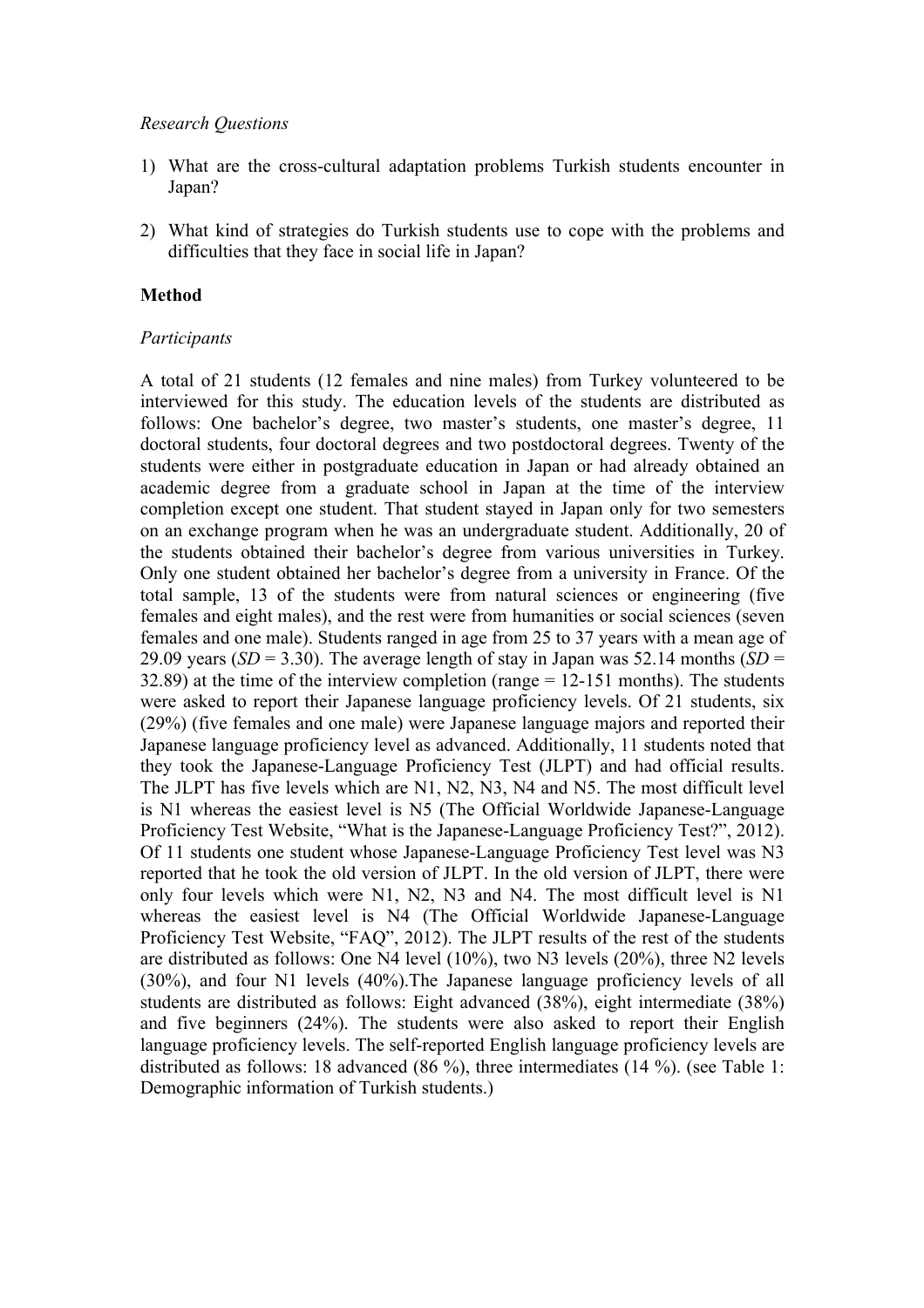# *Measures and Research Design*

A demographic questionnaire and interview questions were used in this study. Questions on demographics covered information about the age, gender, major, education level, residence in Japan, length of stay in Japan, Japanese language proficiency level, and English language proficiency level. The research used data from semi-structured, in-depth interviews with Turkish students. The interviews were designed to assess social difficulties and problems encountered, communication and relationship with people from the host country and coping strategies developed during cross-cultural transition. Pre-planned questions were employed in all interviews. However, there remained enough flexibility to change topics in a smooth, conversational way in the interviews because interviewees were encouraged to speak about topics beyond the interview questions if they preferred. The flexibility helped to deeply explore the issues, by making the interviews semi-structured (Scapens, 2004).

# *Procedures*

The interviews were done in Turkish in 2017 and 2018. The students were interviewed individually after they filled out the demographic questionnaire. Participation was anonymous and voluntary. In order to maintain anonymity, the students' real names were not revealed. Of 21 interviews, 17 (81%) were conducted on Skype and four (19%) were face-to-face. The interviews were recorded with a voice recorder with the consent of the interviewees. The interviews lasted about 40 minutes.

| N                | Gender                    | Age | Major               | <b>Education</b><br>Level | <b>Residence</b><br>in Japan | Length<br>of Stay | English<br>Language<br>Proficiency<br>Level | <b>Japanese</b><br>Language<br>Proficiency<br>Level |
|------------------|---------------------------|-----|---------------------|---------------------------|------------------------------|-------------------|---------------------------------------------|-----------------------------------------------------|
| 1                | ${\bf F}$                 | 28  | Humanities          | PhD Student               | Chugoku<br>Region            | 55<br>Months      | Intermediate                                | Advanced                                            |
| $\boldsymbol{2}$ | ${\bf F}$                 | 31  | Humanities          | PhD Student               | Chugoku<br>Region            | 108<br>Months     | Advanced                                    | Advanced<br>(N1)                                    |
| $\mathbf{3}$     | M                         | 26  | Engineering         | PhD Student               | Kanto<br>Region              | 26<br>Months      | Advanced                                    | Intermediate<br>(N3)                                |
| 4                | $\boldsymbol{\mathrm{F}}$ | 37  | Engineering         | Doctoral<br>Degree        | Kanto<br>Region              | 42<br>Months      | Advanced                                    | Beginner                                            |
| 5                | M                         | 37  | Engineering         | Postdoctoral<br>Research  | Kansai<br>Region             | 151<br>Months     | Advanced                                    | Intermediate<br>(N2)                                |
| 6                | ${\bf F}$                 | 26  | Social<br>Sciences  | Master's<br>Student       | Kanto<br>Region              | 20<br>Months      | Advanced                                    | Beginner                                            |
| 7                | $\mathbf{F}$              | 27  | Social<br>Sciences  | PhD Student               | Kanto<br>Region              | 30<br>Months      | Advanced                                    | Intermediate                                        |
| 8                | $\mathbf{F}$              | 26  | Natural<br>Sciences | PhD Student               | Kansai<br>Region             | 21<br>Months      | Advanced                                    | Beginner                                            |
| 9                | M                         | 30  | Engineering         | Doctoral<br>Degree        | Chubu<br>Region              | 94<br>Months      | Advanced                                    | Intermediate                                        |
| 10               | ${\bf F}$                 | 29  | Humanities          | PhD Student               | Chubu<br>Region              | 56<br>Months      | Advanced                                    | Advanced<br>(N1)                                    |
| 11               | $\mathbf{F}$              | 27  | Humanities          | <b>PhD</b> Student        | Chubu<br>Region              | 42<br>Months      | Intermediate                                | Advanced                                            |
| 12               | M                         | 29  | Engineering         | PhD Student               | Chubu                        | 67                | Advanced                                    | Intermediate                                        |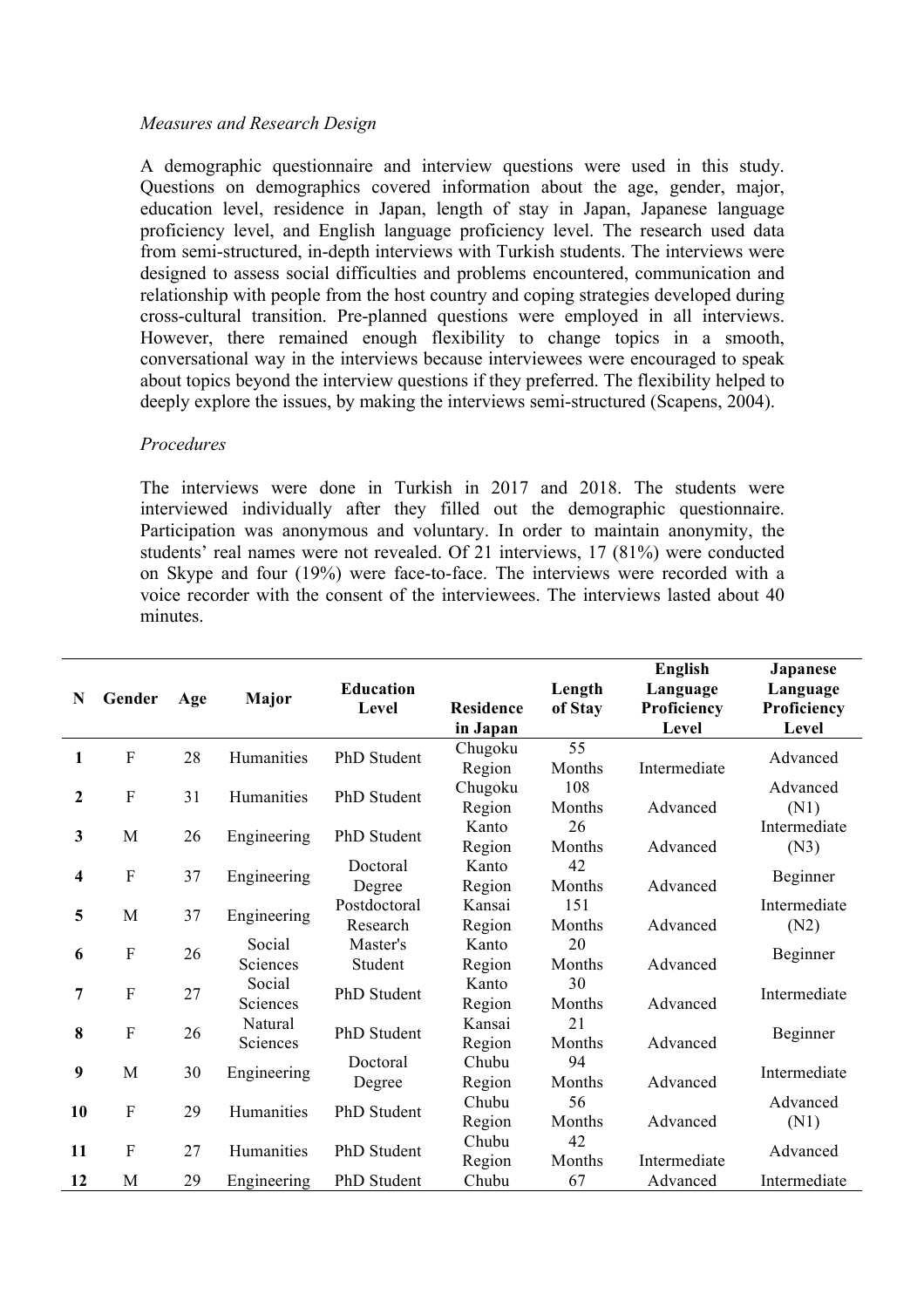|    |             |    |                     |              | Region  | Months |              | $(N3 - Old)$  |  |
|----|-------------|----|---------------------|--------------|---------|--------|--------------|---------------|--|
| 13 | M           | 26 | Humanities          | Bachelor's   | Chubu   | 12     |              | Advanced      |  |
|    |             |    |                     | Degree       | Region  | Months | Advanced     | (N1)          |  |
| 14 | F           | 25 | Humanities          | Master's     | Chugoku | 28     |              | Advanced      |  |
|    |             |    |                     | Student      | Region  | Months | Intermediate | (N1)          |  |
| 15 | M           | 30 | Engineering         | Doctoral     | Kanto   | 66     |              | Intermediate  |  |
|    |             |    |                     | Degree       | Region  | Months | Advanced     |               |  |
| 16 | $\mathbf F$ | 30 | Engineering         | Master's     | Kanto   | 36     |              | Advanced      |  |
|    |             |    |                     | degree       | Region  | Months | Advanced     | (N2)          |  |
| 17 | M           | 27 | Natural<br>Sciences | PhD Student  | Kanto   | 60     |              | Intermediate  |  |
|    |             |    |                     |              | Region  | Months | Advanced     | (N3)          |  |
| 18 | M           | 33 | Engineering         | Postdoctoral | Kanto   | 36     |              | Beginner      |  |
|    |             |    |                     | Research     | Region  | Months | Advanced     |               |  |
| 19 | $\mathbf F$ | 29 | Engineering         | PhD Student  | Chubu   | 51     |              | Intermediate  |  |
|    |             |    |                     |              | Region  | Months | Advanced     |               |  |
| 20 | M           | 28 | Natural             | Doctoral     | Kanto   | 60     |              | Advanced      |  |
|    |             |    | Sciences            | Degree       | Region  | Months | Advanced     | (N2)          |  |
| 21 | $\mathbf F$ | 30 | Natural<br>Sciences | PhD Student  | Chubu   | 34     |              | Beginner (N4) |  |
|    |             |    |                     |              | Region  | Months | Advanced     |               |  |

Table 1: Demographic information of Turkish students.

# *Data Analysis*

After all of 21 interviews were completed, each audio-recorded interview transcript was collected to ensure that the data was full and accurate. Additionally, all transcriptions were read several times to correct typographical errors and to remove any possible contradictions. Each interview transcript was individually investigated via Grounded Theory Approach (Glaser & Strauss, 1967) with the aim to develop or identify possible categories. In this type of qualitative analysis, categories that emerge in the interviews are identified. In other words, each transcript is coded, distinguishing important categories and each category is reconsidered as the coding progresses. Hierarchical organization of the categories are created where appropriate. This approach is defined as iterative, because it is repeated to allow categories and organization of the categories to best fit the data.

# **Results**

The coding resulted in two hierarchical levels of categories (i.e., categories and subcategories), using 189 comments by students in total. Three main categories emerged. Within the three main categories there were seven categories, and within seven categories there were 30 subcategories.

Seven categories are named as *Elements of Culture, Social Interaction, Language Difficulty, Relationship Formation, Affective Coping, Behavioral Coping* and *Cognitive Coping.* After the analysis, these seven categories were grouped into three main categories which are named as *"Culture Shock" (Elements of Culture* and *Social Interaction), "Social Difficulty" (Language Difficulty* and *Relationship Formation)* and *"Coping Strategies" (Affective Coping, Behavioral Coping* and *Cognitive Coping)* (see Table 2: Categories that emerged based on Grounded Theory Approach.).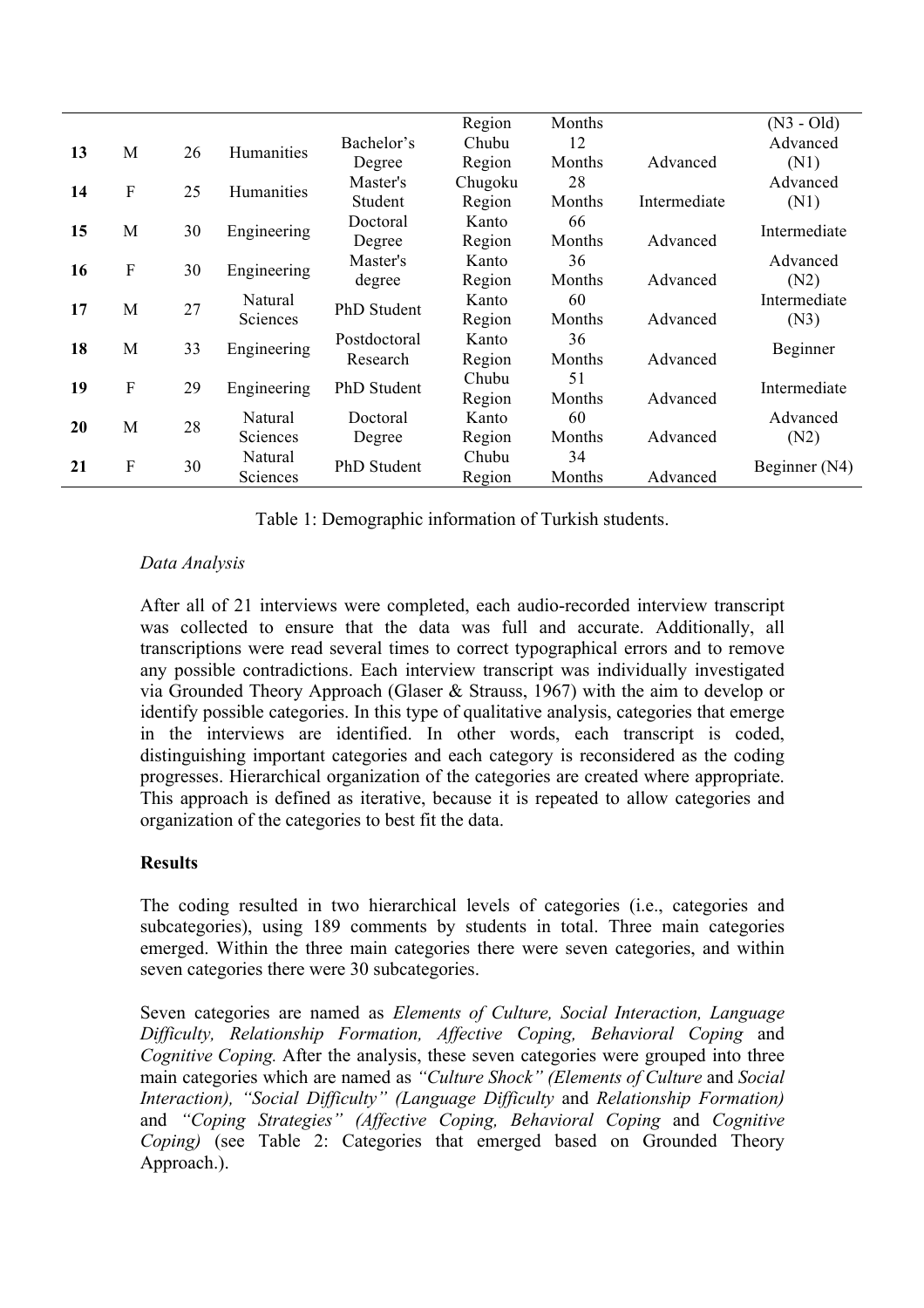|                                                               | <b>Culture Shock</b>                                                                                                | <b>Social Difficulty</b>                                      |                                  | <b>Coping Strategies</b>                     |                                                                         |                      |  |
|---------------------------------------------------------------|---------------------------------------------------------------------------------------------------------------------|---------------------------------------------------------------|----------------------------------|----------------------------------------------|-------------------------------------------------------------------------|----------------------|--|
| <b>Elements</b><br>of Culture                                 | <b>Social</b><br>Interaction                                                                                        | <b>Language Difficulty</b>                                    | Relationship<br><b>Formation</b> | <b>Affective</b><br>Coping                   | <b>Behavioral</b><br>Coping                                             | Cognitive<br>Coping  |  |
| Punctuality                                                   | Physical<br>contact                                                                                                 | Spoken language in<br>unfamiliar settings<br>(e.g., hospital) | Intimacy                         | Seeking<br>social<br>support                 | Engaging in<br>activities<br>(e.g.,<br>hobbies,<br>exercises.<br>trips) | Rational<br>thinking |  |
| Orderliness                                                   | Personal<br>space                                                                                                   | Legal procedures and<br>documents/paperwork                   | Reciprocity                      | Talking<br>about<br>emotions or<br>problems  | Spending<br>time with<br>friends                                        |                      |  |
| Grouping                                                      | Personal<br>time                                                                                                    | Opportunity for<br>language exchange<br>and improvement       | Depth                            | Emotional<br>regulation                      | Acting like<br>a Japanese<br>person                                     |                      |  |
| Unwritten<br>rules:<br>Codes,<br>etiquettes<br>and<br>manners | Relationship<br>closeness                                                                                           | Following<br>conversations                                    | Maintenance                      | Distancing<br>from others                    | Spending<br>time on<br>social media                                     |                      |  |
| Reading the<br>air                                            | Priorities<br>(e.g., work,<br>family and<br>friends)<br>Honne (true<br>sound) and<br>tatemae<br>(built in<br>front) |                                                               | Social<br>isolation              | Seeing a<br>mental<br>health<br>professional |                                                                         |                      |  |

Table 2: Categories that emerged based on Grounded Theory Approach.

# *Culture Shock*

The first main category is labeled *Culture Shock* as the interviewees talked about their culture shock experiences in the beginning of their transition to Japan. This main category consists of two categories which are *Elements of Culture* and *Social Interaction*.

The category called *Elements of Culture* related to subcategories such as punctuality, orderliness, grouping, unwritten rules: codes, etiquettes and manners, and reading the air. This category refers to the elements of culture that are identified as surprising and different from the elements of culture in Turkey. Most of the Turkish students reported both negative and positive aspects of the elements of Japanese culture during the interviews. For example, punctuality of Japanese people and orderliness of Japanese society were reported as surprising in a positive manner. However, the students stated that Japanese people's tendency to become a group member (labeled here as "grouping") is different from the Turkish culture where the individualism is also adopted as the Turkish culture is a blend of both the Western cultural elements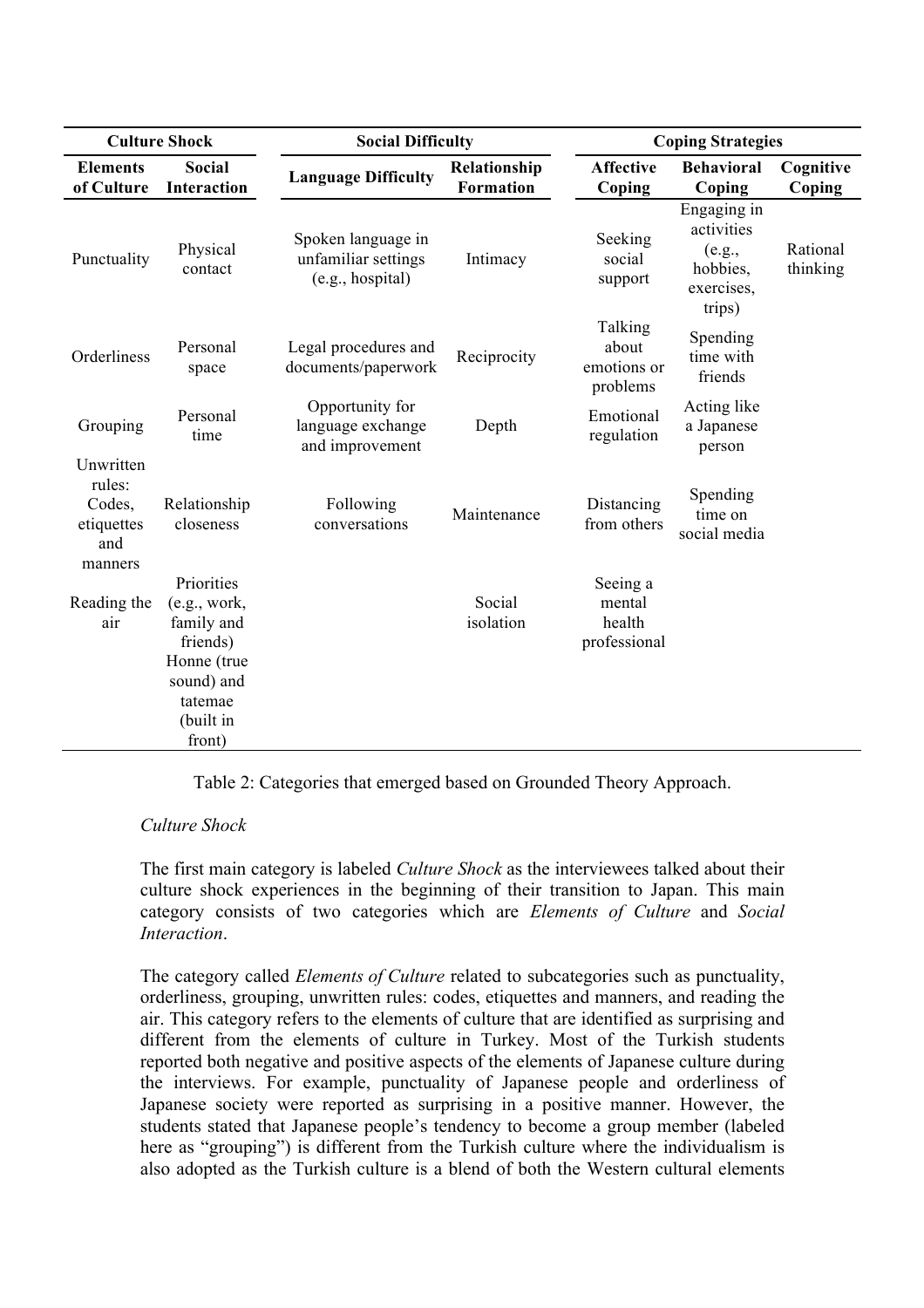and the Eastern cultural elements (Sunar, & Fişek Okman, 2004). Also, some of the Turkish students addressed unwritten rules (codes, etiquettes and manners) of Japanese culture as difficult to understand and thus to adjust, as they reported they had difficulties reading the air in a social context, not knowing how to behave appropriately in a certain social context. An example of the comments on this category is as follows:

"There are many things that you don't know. I mean, there are many cultural elements. For example, they are making jokes, and you don't get what they are talking about. Because you don't have the background and not been to that context, you stand in wonder. It doesn't make a difference if they speak English. You don't know the cultural meaning. You can't chat and they expect you to know things. KY – Kuuki Yomenai ('Not reading the air' in Japanese). You are expected to do it. You are expected to read the air. Nobody corrects you. I expected that they would correct me." (Interviewee 5)

The category *Social Interaction* addressed experiences on physical contact, personal space, personal time, relationship closeness, priorities (e.g., work, family, and friends), and honne (true sound) and tatemae (built in front). The students stated that they expected more physical contact among Japanese people. The Japanese culture is assumed to be a low-contact culture (Sussman & Rosenfeld, 1982). Correspondingly, most of the Turkish students mentioned that personal space of Japanese people is wider than of Turkish people. Also, they stated that time Japanese people spend alone is higher and intimacy they show to each other is lower than Turkish people show to each other. Also, they mentioned that perceived intimacy they received from Japanese people was less than they expected. Additionally, Japanese people's priorities (e.g., work, family, friends) are different from Turkish people (e.g., family, friends, work) (Nakano & Tanaka, in press). Lastly, they commented on the gap between the true feelings and desires (honne) of Japanese people and the behaviors they display (tatemae) Some students stated they felt surprised when they realized what is thought can be different from what is expressed in Japanese culture. An example of the comments on this category is provided below:

"In Turkey, both in romantic relationships and in interpersonal relationships, the priority is people; either family, girlfriend, boyfriend or friends…We hold the idea that it is the most important focus of life, I think, but for the Japanese, it is often observed that the priority is their work; their works, hobbies, then comes their families, friends and girlfriends and such. It seems very cold to us. People should come first (to us), I think. I've realized that." (Interviewee 7)

# *Social Difficulty*

The second main category is named *Social Difficulty* in which the Turkish students described the challenges and problems they experienced to overcome during crosscultural transition. The category *Social Difficulty* comprises two categories which are *Language Difficulty* and *Relationship Formation.*

Students commented on the *Language Difficulty* which included aspects of spoken language in unfamiliar settings (e.g., hospital), opportunity for language exchange and improvement, following conversations, and legal procedures and documents /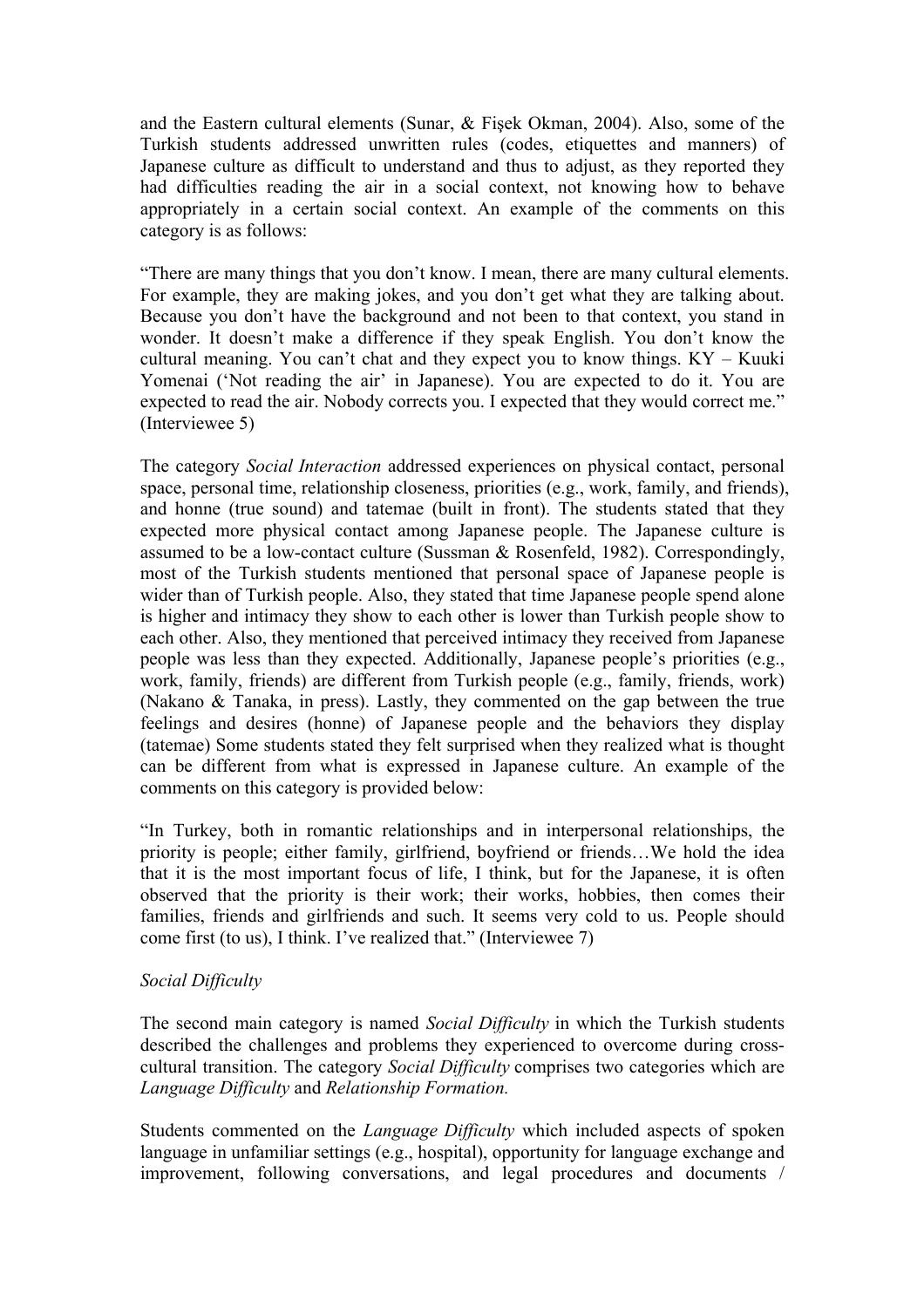paperwork. Most of the students excluding Japanese language majors (five females and one male; see *Participants* section) were Japanese language majors and reported their Japanese language proficiency level as advanced.) reported that their Japanese language proficiency levels are from beginner (24%) to intermediate (38%) (see *Participants* section). Therefore, they reported the language difficulties such as communication problems when seeing a doctor. They also mentioned about difficulties of paperwork by indicating that legal documents they had to fill out prior to their arrival to Japan and documents for the application to graduate schools that were provided only in the Japanese language. In addition to these, some of the students addressed the lack of opportunity for language exchange to improve their language levels because of their busy schedule or lack of Japanese friends, thus having difficulties following conversations because of poor language skills. An example of the comments on this category is provided below:

"I went to a doctor, (and he said) hentousen… What does hentousen mean? It means tonsils. You don't know such things. You can't explain what your problem is. They don't speak English. Well, some of the doctors can speak English, though, but nurses, hospital staff say '"Nihonga daijoubu desu ka?" You reply with 'No." He stares at your face. Then you tell them to continue (in Japanese) and try to figure your way out." (Interviewee 3)

The *Relationship Formation* was another category that emerged as the interviewees stated the difficulties in forming a relationship with Japanese people. The student comments on relationship formation included the aspects of a relationship they expected; namely, intimacy, reciprocity, depth and maintenance. Most of the Turkish students addressed the difficulties of forming a relationship with Japanese people around them. Also, some of them stated that they ended up with social isolation. An example of the comments on this category is shown below:

"...especially emotional topics. For example, you are having a conversation with an Indonesian or an American about emotional topics such as a fight with my partner, I feel I am emotionally connected to those people, but when I have the same conversation with a Japanese, I never feel that connection. Because she says 'Aa sou desu ka? Taihen desu ne…' (Oh, is that so? That's tough, isn't it?) and that's it. It is over. It does not continue. I don't want to talk about the rest. It does exist. I can call it emotional disconnection. When I have an emotional talk with a Japanese, I feel stupid, but when I have the same talk to a foreigner, we can communicate perfectly. When I do it to a Japanese, she doesn't get it." (Interviewee 10)

# *Coping Strategies*

The third main category, *Coping Strategies*, is about the types of coping strategies that the Turkish students adopted for the stress management. This category comprises three categories called as *Affective Coping, Behavioral Coping* and *Cognitive Coping*.

The category called *Affective Coping* focused on affective coping strategies that the Turkish students adopted to cope with cross-cultural transition stress. Affective coping strategies included seeking social support from and talking about their emotions or problems to co-nationals, family members in Turkey or other international students in Japan, trying to emotionally regulate themselves during a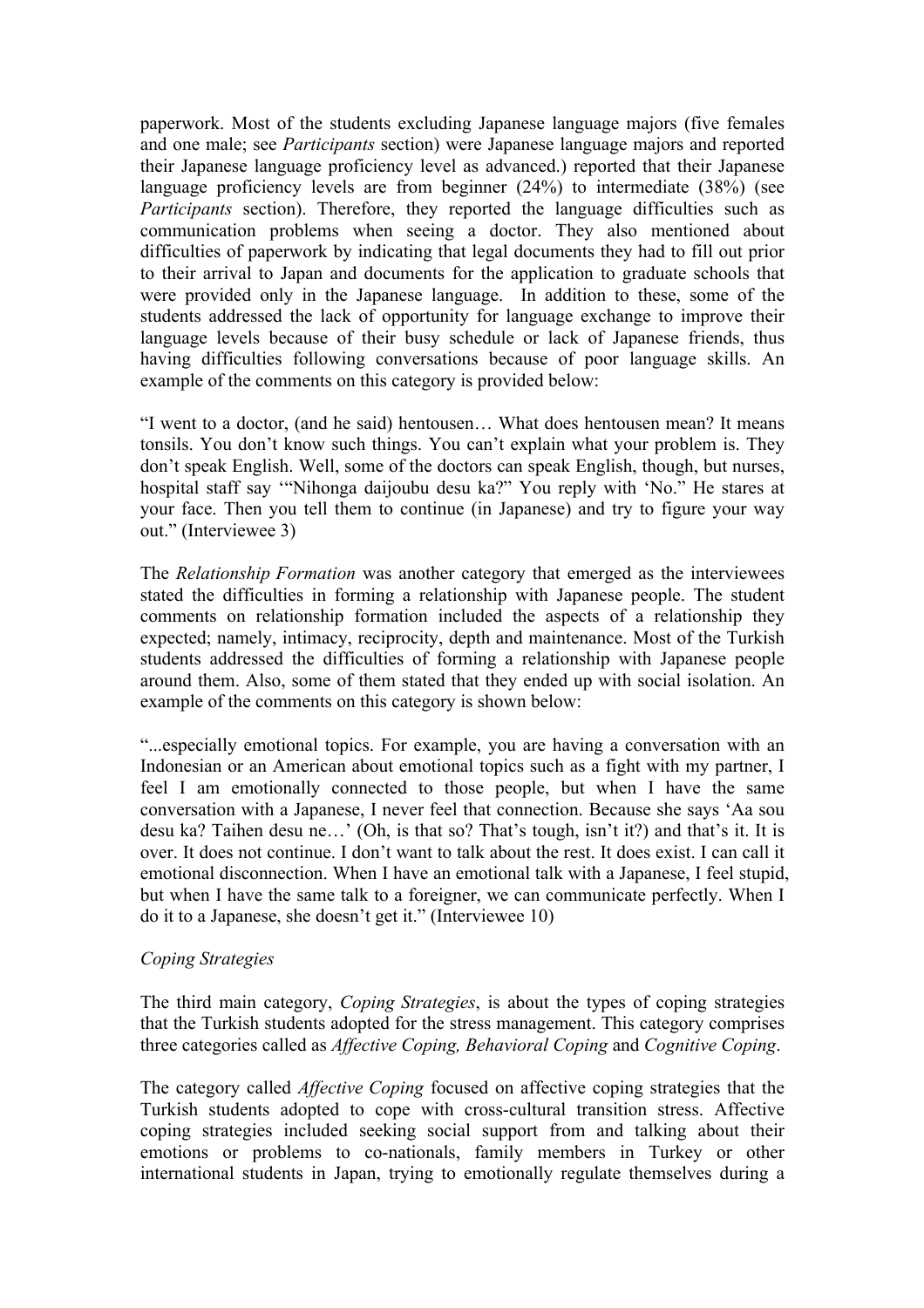stressful period, distancing themselves from others, and seeing a mental health professional. An example of the comments on this category is shown below:

"I feel loneliness. As I said before, I have developed depression. I'm seeing a psychologist. Apart from that, my flat mates… They are going through the same things. We are on the same journey. They are having the same problems. We are talking to each other. It helps me." (Interviewee 21)

Interviewees described the types of behavioral strategies to cope with cross-cultural transition stress in *Behavioral Coping*. The most frequent behavioral strategies identified are engaging in activities (e.g. hobbies, exercises, trips), spending time with co-nationals or other international students, acting like a Japanese people for a smooth communication or to fit in the context and spending time on social media. An example of the comments on this category is provided below:

"When I cannot have a very deep emotional sharing with my Japanese friends, I communicate with my friends in Turkey or I stayed alone. I love exercising/sports a lot. I focused on exercising/sports. I was trying to distract myself with the types of exercising/sports I've never done on Turkey. I was trying to experience them. I love taking trips. I was making trip plans." (Interviewee 11)

The final category, *Cognitive Coping* consisting of one strategy, is adopted only by one of the 21 interviewees. The example comment on this category is provided below:

"It is difficult to make friends. As everyone said, their walls are strong. You don't know the neighborhood. You don't know where to go, what to do. You don't have your childhood friends, because you are in a new environment for the first time. You moved to another country, I mean. I felt loneliness at that time. What did I do? I never called my parents, because if I had done, they would tell me that 'Come back. You had a job here. You can work. What will you do there?' But I wanted to come (to Japan). So, I thought that many people are already here. I thought about what they might have done. They came. They didn't know the language, either. Some of them might have the language proficiency. I first tried to make friends. It was the difficult period. How did I make friends? The university is an international university. I thought there must be a place where international students gather. I was lucky that there was a place which was very close to the building where I took Japanese language classes, and they meetup every afternoon. I first went there. I met with my best friend there. I have made many friends through him. So, how did I deal with that problem? I thought rationally. What can I do? I need to make friends. I need to learn the language. In that international center where international students gather, some students speak Japanese, some want to learn English. You could do a language exchange. We spent time together at weekend. Then I realized I wasn't alone. I had friends." (Interviewee 17)

# **Discussion and Conclusion**

The results of this study revealed the cross-cultural experiences of Turkish students concerning to culture shock, social difficulties and problems encountered, communication and relationship with people from the host country and coping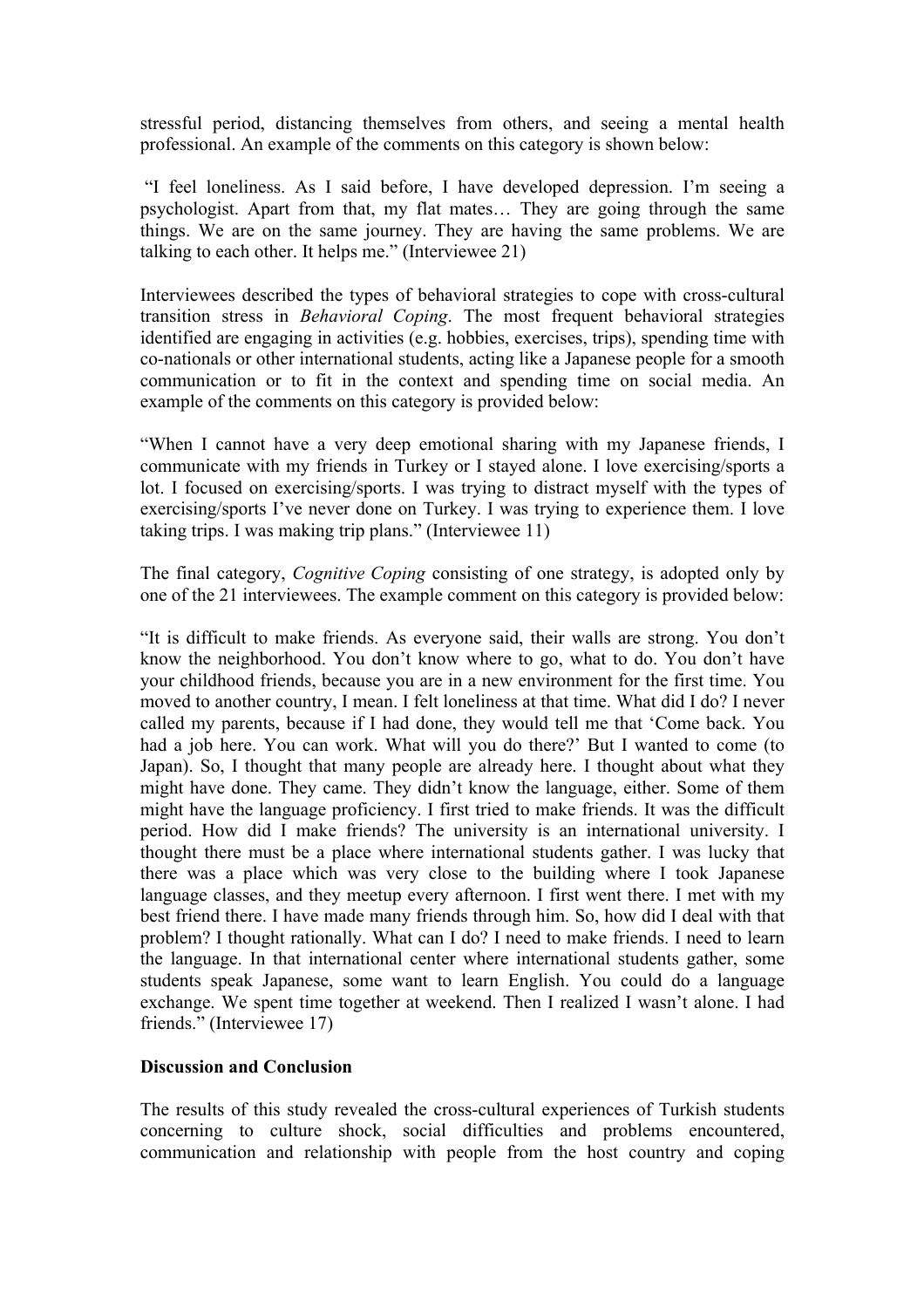strategies used to overcome the stress experienced, and difficulties and problems encountered during cross-cultural transition.

The results suggest that differences in the levels of individualism and collectivism between the Turkish culture and the Japanese culture may be associated with experiencing culture shock. International students must confront new social and educational organizations, behaviors, and expectations. Additionally, they must overcome the adjustment problems common to students in general. It is a challenging process even when international students are conscious about the cultural differences. However, this process is more challenging when they are not conscious and falsely expect that the new culture functions like their home country. Unfamiliar experiences have a collective impact on sojourners which is defined as culture shock (Zhou, Jindal-Snape, Topping, & Todman, 2008). International students may have to cope with potential challenges by moving to a foreign country to study. As a result, it may lead to experiencing cross-cultural stress and adjustment problems (Smith & Khawaja, 2011). Turkey is classified as a collectivistic country as Japan (Hofstede, 1980). However, the results of the studies by Göregenli (1995, 1997) suggest that the Turkish culture does not fall into either side of the individualism-collectivism dichotomy with regards to all the dimensions of social behavior described by the relevant literature and by target groups. The author points out that collectivist tendencies can still be observed in the Turkish culture and in terms of the individual's relation with the other, the Turkish culture is inclined towards the collectivism side of the dichotomy. In addition to these, it was suggested that the Turkish culture is a combination of the Western and the Eastern cultural elements, and the synthesis of both collectivistic and individualist cultures (Sunar, & Fişek Okman, 2004). Turkey largely exhibits traditional cultural characteristics as well as highly modern and western cultural elements at the same time. In other words, it may be stated that traditional and modern features coexist with each other gradually leading to a synthesis of traditional and modern practices in society (Sunar, & Fisek Okman, 2004). Therefore, on the basis of the results of this study it can be suggested that Japanese culture where the collectivistic tendencies shape the interpersonal relationships may elicit culture shock in Turkish students who reported individualist tendencies.

Additionally, social difficulties that Turkish students experienced in interpersonal relationships such as forming a relationship with host nationals may be associated with the differences in interdependence as suggested by the results of a study by Güngör, Karasawa, and Boiger (2014). The study indicated that while Japanese people described agency in terms of conformity, Turkish people emphasized on relatedness. In other words, interdependence for Turkish people implied relatednessbased approach whereas it addressed conformity-based approach in Japanese culture. In parallel with the results of the current study, the participants in this study reported difficulties associated to interpersonal relations. They stated that when they tried to form a relationship with host nationals, they felt a distance between them and host nations which might lead them to a feeling of social isolation.

To sum up, the results suggest that the individualist and collectivistic tendencies in cultural background which are associated with culture shock may result in some adjustive difficulties during cross-cultural transition. Therefore, a training program to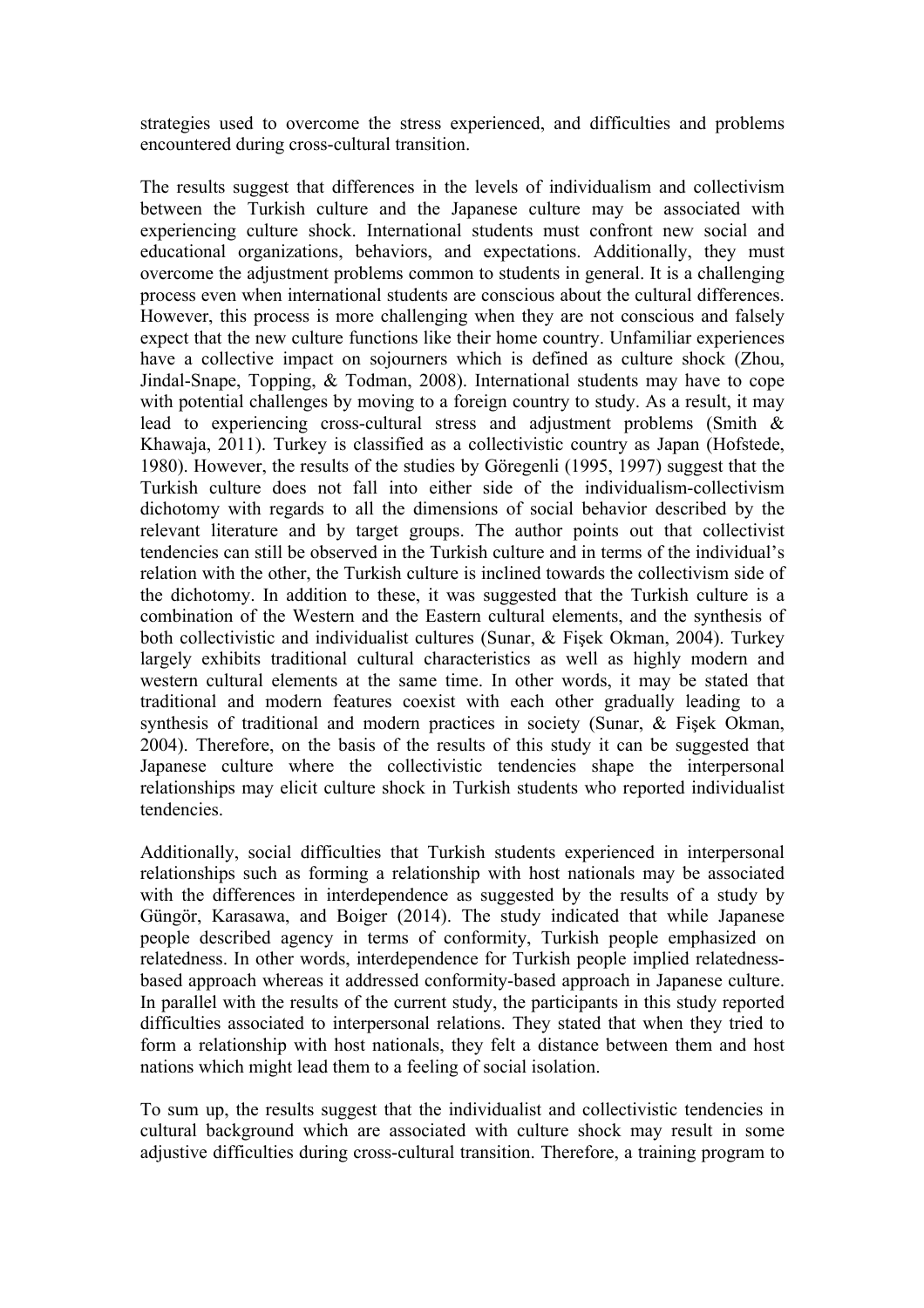promote cultural learning and awareness in Turkish students to gain social skills prior to their arrival to Japan is suggested for a smoother cross-cultural transition.

A longitudinal research is needed on upcoming Turkish students who plan to study in Japan in order to have a deeper understanding of the current issue. Additionally, a qualitative research to investigate different aspects of cross-cultural adaptation of Turkish students and international students from different countries is suggested for generalizability and to devise a training program for all international students to support cross-cultural adaptation prior to their arrival at Japan if needed.

# **Acknowledgements**

This work was supported by KAKENHI 15H0345610, the Grant-in-Aid for Scientific Research (B) by Japan Society for the Promotion of Science (JSPS).

We would like to thank the Turkish students/graduates in Japan or Turkey for their invaluable contribution to these insightful interviews.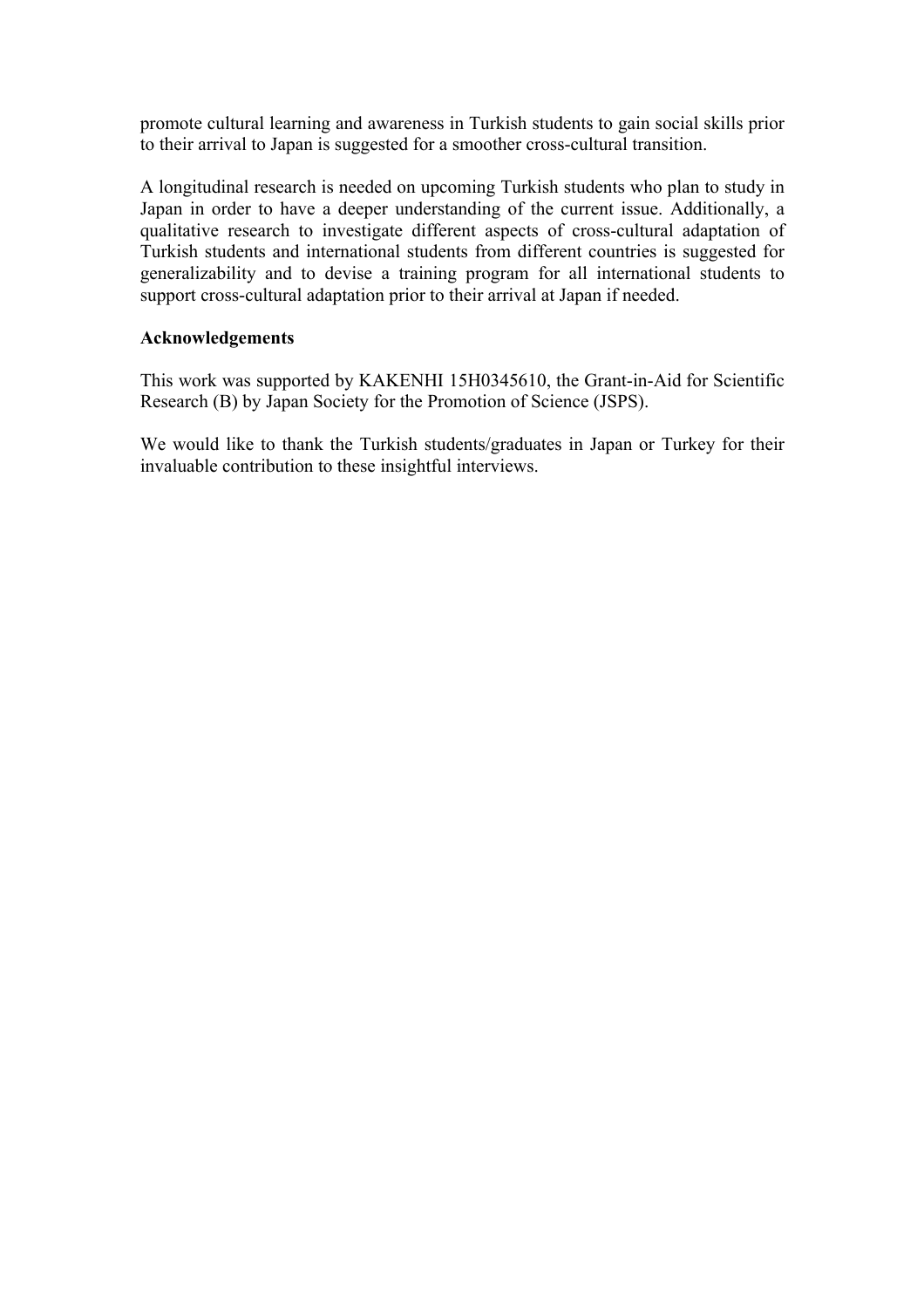# **References**

Berry, J. W., Poortinga, Y. H., & Pandey, J. (Eds.). (1997). *Handbook of crosscultural psychology (2nd ed.). Handbook of cross-cultural psychology: Theory and method (2nd ed.).* Needham Heights, MA, US: Allyn & Bacon.

Glaser, B. G., & Strauss, A. L. (1967). The discovery of grounded theory: Strategies for qualitative research. Retrieved from http://www.sxf.uevora.pt/wpcontent/uploads/2013/03/Glaser\_1967.pdf

Göregenli, M. (1995). Individualism-collectivism orientations in the Turkish culture: A preliminary study. *Turkish Psychology Journal, 10*(35), 1-14.

Göregenli, M. (1997). Individualist-collectivist tendencies in a Turkish sample. *Journal of Cross-Cultural Psychology, 28*(6), 787-794.

Guo, Y., Yiwei, L., & Ito, (2014). Exploring the Predicted Effect of Social Networking Site Use on Perceived Social Capital and Psychological Well-Being of Chinese International Students in Japan. *Cyberpsychology, Behavior, and Social Networking, 17*(1), 52-58**.**

Güngör, D., Karasawa, M., & Boiger, M. (2014). Fitting in or sticking together: The prevalence and adaptivity of conformity, relatedness, and autonomy in Japan and Turkey. *Journal of Cross-Cultural Psychology, 45*(9), 1374-1389.

Hofstede, G. (1980). Culture's consequences: International differences in workrelated values. Beverly Hills, CA: Sage.

Maruyama, M. (1998). *Cross-cultural adaptation and host environment: A study of international students in Japan* (Doctoral Dissertation). Retrieved from https://shareok.org/handle/11244/5757

Nakano, S., & Tanaka, T. (in press). The interpersonal behavior difficulties of Japanese people in Turkey: An analysis of the experiences of conflict present in the cross-cultural exchanges with Turkish people. *Intercultural Education*, 50.

Searle, W., & Ward, C. (1990). The prediction of psychological and sociocultural adjustment during cross-cultural transitions. *International Journal of Intercultural Relations, 14*, 449–464.

Scapens, R. W. (2004). Doing case study research. In C. Humprey & B. Lee (Eds.), *The real life guide to accounting research: a behind-the-scenes view of using qualitative research methods* (pp. 257-279), Amsterdam: Elsevier.

Simic-Yamashita, M., & Tanaka, T. (2010), Exploratory factor analysis of the sociocultural adaptation scale (scas) among international students in Japan. *Journal of Humanities and Social Sciences*, 27-38.

Smith, R. A., & Khawaja, N. G. (2011). A review of the acculturation experiences of international students. *International Journal of Intercultural Relations, 35*, 699-713.